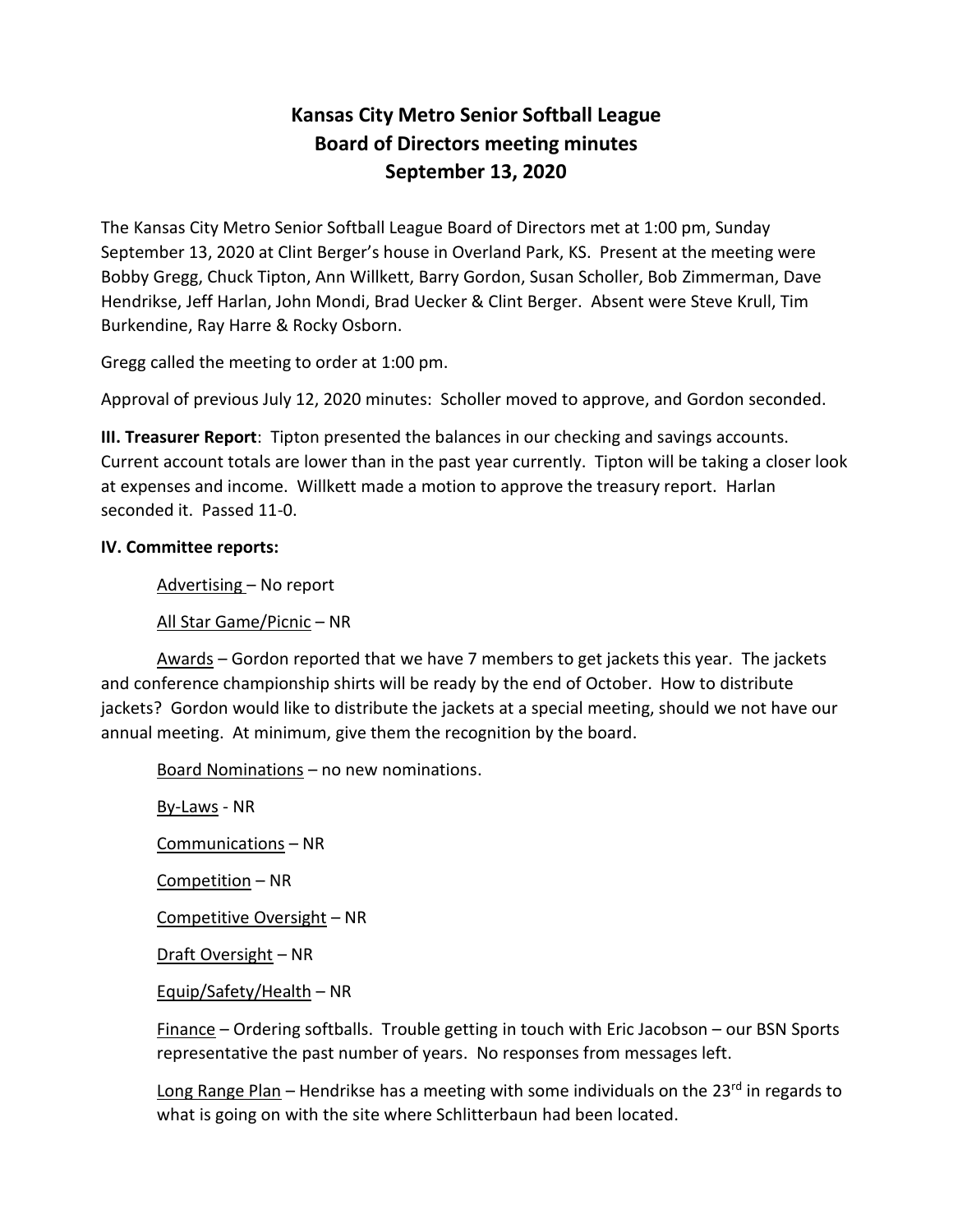Membership/Dues – NR New Members/Welcome – NR Ratings – NR Rules – NR Special Projects – NR Sportsmanship – NR Tournament – NR Umpires – NR

# **VI. Old Business:**

- A. Task Force Web site banner changes and branding items. Discussions continue relative to syncing minimum age requirements for our male and female members. The youngest age for our women is 40, while our Sunday evening Black Bob men's conference allows for Class II male members to participate. A few of our Marketing Task Force members plan to "man" a table at an upcoming local tournament in October in an attempt to help stimulate some younger players to join our organization.
- B. Bullet points of board minutes to Karen Rifle. Minutes should have particulars all listed. My minutes will be summarized to be posted to the website. Berger will take minutes, massage and summarize them (to make them web-ready) and then send them to Karen to post to the website.
- C. Efforts to increase 35-50 yr old men/40 and up women. Taken care of by the task force with above notes
- D. Nominees of 2020 board election. Bill Boos, George Callas, John Dehan Jr., Dale Filsinger, Barry Gordon, Bobby Gregg, Ray Harre, Paul LaVine, Aaron Presler & Susan Scholler. Only need to verify that Aaron Presler is still interested in running. Need to get all nominees to send in their bios. Mondi & Hendrikse will address formatting the board election mailer that needs to be sent out as part of our election email blast to all members who have email addresses attached to their database records. Those without email addresses will still require us to mail their ballots to them via the US Postal Service.
- E. Two non-board member committee members per each committee update. Zimmerman has an individual to add to the Rules Committee.

### **VII. New Business**

A. Annual meeting – Discussion took place relative to the odds of us being able to have an "inperson" annual membership meeting, or if we had the ability to conduct a virtual meeting -- via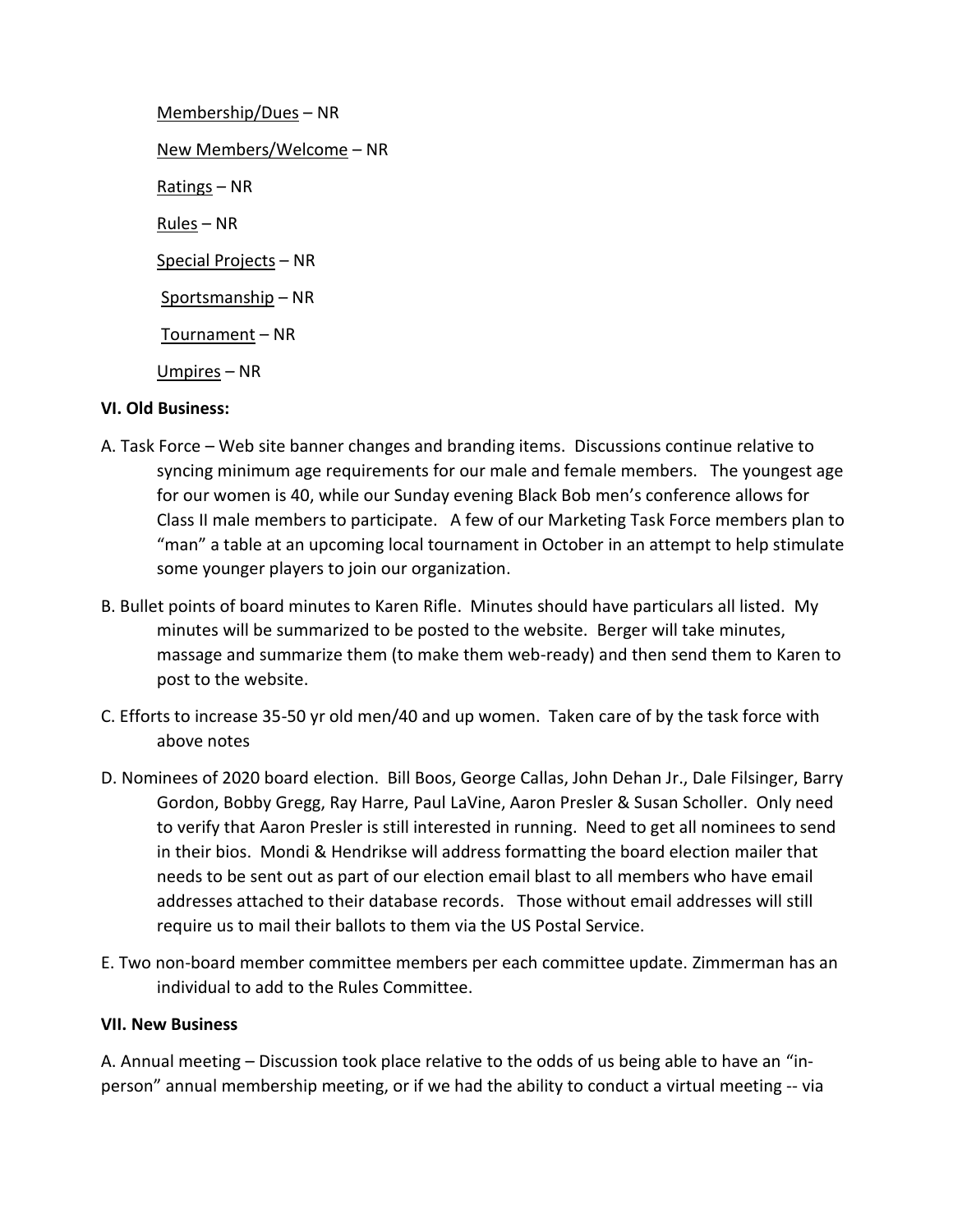Zoom, Microsoft Teams, or the like. Will have to take a closer look once we get a bit closer to time for the meeting. Hendrikse, Uecker and Mondi will investigate the options.

B. Manager Survey – As soon as season is over for all conferences, Berger will get the survey sent out to all 2020 managers. This allows our members another opportunity to voice their feelings, concerns, etc., towards the board.

C. Home run rule change for 2021 – Berger sent email to Willkett & Zimmerman about additional wording in our rule book relative to home run guidelines. The home run "limit" rule, based on team classification/rating, is currently in the SSUSA rule book. We just need to add it to our rule book since our team ratings/classifications differ from SSUSA's. And the 2<sup>nd</sup> rule Berger requested the Rules Committee to address had to do with updating the rule relative to teams adding individuals to rosters the last two weeks of the regular season.

D. 2021 Wes Weddle date & Jo Co/SSUSA confirmation – Gregg will get with Burkindine about this tournament being able to occur July 22 – 25, 2021. Per Gregg, he spoke with Randy Rowe and the tournament belongs to KCMSSL and Randy will run it. Gregg is to get with Burkindine to help verify/confirm this date, or if we need to move it to some other time of the year.

- E. Election details covered earlier in meeting
	- 1. configure/format election mailer for email
	- 2. hard copy to member without emails
	- 3. mailer to website/facebook

F. Website/banner/Logo – Hendrikse and Mondi are still looking at options to change our organization's logo. Currently we are represented by two softball images, with one stating "Senior" Softball League, while the second one lists "Women's" Softball League. The mindset is that we have only one "league", not two separately named leagues. We do have multiple conferences within our single league, but not separate leagues for Men, and Women. In depth conversation ensued as to what was felt will attract the younger senior softball players and what single logo will make a lasting, and memorable, impression on the minds of those from the outside world when they see, or read, anything about us. This Marketing Committee will work on more ideas and touch base with the rest of the board again at our next meeting.

G. Brochure/printing – getting our brochures out. Mondi will look into the cost of printing more of our advertising brochures and who may be the best vendor to print them.

H. Payment of 2020 team insurance to SSUSA – We have not yet received an invoice from SSUSA, per Tipton. Supposedly the invoice was sent (emailed?) to Randy Rowe. In the meantime, we've been told we have a binder that covers all of our players. But we still need to, ultimately, pay the invoice. We also have a bond that covers our treasurer, but there was discussion relative to purchasing insurance which will cover all board members. Harre has indicated to Gregg that such as policy would cost only \$450.00 per year. We need to make a final decision on this – if we need to move ahead. Gregg will get in touch with Burkindine.